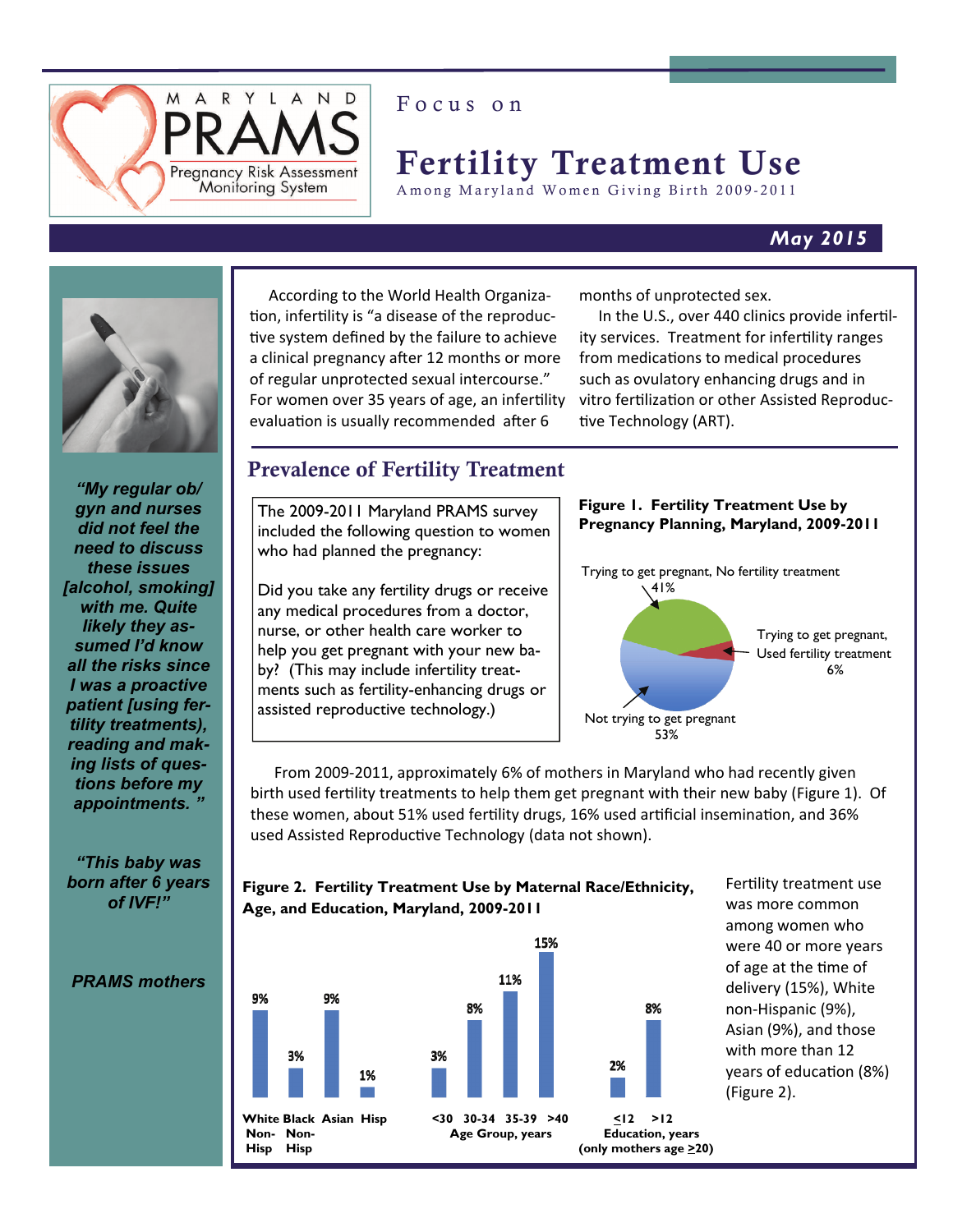# Factors Associated with Fertility Treatment Use

#### **Table 1. Factors Associated with Fertility Treatment Use, Maryland, 2009-2011**

| treatment use<br>treatment use                                   |  |
|------------------------------------------------------------------|--|
| ℅<br>℅                                                           |  |
| $(n=3963)$<br>$(n=495)$                                          |  |
| <b>Before pregnancy</b>                                          |  |
| Body Mass Index (BMI)*                                           |  |
| 10<br><18.5, underweight<br>$\overline{4}$                       |  |
| 53<br>59<br>18.5-24.9, normal weight                             |  |
| 16<br>25-29.9, overweight<br> 4                                  |  |
| 24<br>30, obese<br>21                                            |  |
| $\overline{\mathbf{4}}$<br>Chronic hypertension<br>5             |  |
| $\overline{\mathbf{3}}$<br>$\overline{2}$<br>Chronic diabetes    |  |
| 9<br> 9<br>Cigarette smoking, 3 months before*                   |  |
| Alcohol use, 3 months before*<br>55<br>68                        |  |
| 22<br>24<br>Binge drinking, 3 months before                      |  |
| 99<br>52<br>Intended pregnancy*                                  |  |
| $\overline{4}$<br>0.5<br>Physical abuse, current/former partner* |  |
| 29<br>80<br>Preconception counseling, received*                  |  |
| 29<br>69<br>Folic acid intake, daily, I month before*            |  |
| During pregnancy                                                 |  |
| 79<br>96<br>Initiation of care, 1st trimester*                   |  |
| 73<br>62<br>HIV test*                                            |  |
| 42<br>58<br>Flu vaccine*                                         |  |
| 10<br>13<br><b>Gestational diabetes</b>                          |  |
| 10<br>17<br>Hypertension, preeclampsia or toxemia*               |  |
| 9<br>3<br>Cigarette smoking, last 3 months                       |  |
| 9<br> 9<br>Alcohol use, last 3 months*                           |  |
| 0<br>$\mathsf{I}$<br>Binge drinking, last 3 months               |  |
| 58<br>Teeth cleaning, last 12 months*<br>74                      |  |
|                                                                  |  |
| <b>After pregnancy</b><br>82<br>92<br>Breastfeeding, ever*       |  |
| 53<br>68<br>Breastfed $\geq$ 10 weeks*                           |  |
| 73<br>84<br>Infant sleep position, back*                         |  |
| 36<br>43<br>Co-sleeping, never                                   |  |
| 13<br>6<br>Currently smoking*                                    |  |

\*Statistically significant (p<0.05) difference between those using fertility treatments and those not using fertility treatments

**Before pregnancy**, women who used fertility treatments were more likely to have received pre‐ conception counseling about preparing for a healthy pregnancy (80% vs 29%), taken daily folic acid (69% vs 29%), and used alco‐ hol 3 months before pregnancy (68% vs 55%) compared to wom‐ en not using fertility treatments. These women were also less like‐ ly to have smoked 3 months be‐ fore pregnancy (9% vs 19%) and had been physically abused by a current partner (0.5% vs 4%). (Table 1).

**During pregnancy**, women using fertility treatments were more likely to have initiated prenatal care during their  $1<sup>st</sup>$  trimester (96% vs 79%), received a flu vac‐ cine (58% vs 42%), had high blood pressure and/or high blood pressure related complications during pregnancy (17% vs 10%), used alcohol in the last 3 months of pregnancy (19% vs 9%), had a teeth cleaning in the last 12 months (74% vs 58%), and were less likely to have had HIV testing (62% vs 73%) than those not us‐ ing fertility treatments. (Table 1).

Postpartum, women using fertility treatments were more likely to have initiated breastfeeding (92% vs 82%), breastfed  $\geq 10$  weeks (68% vs 53%), put their baby to sleep on his/her back (84% vs 73%), and were less likely to smoke (6% vs 13%) than those not using fertility treatments. (Table 1).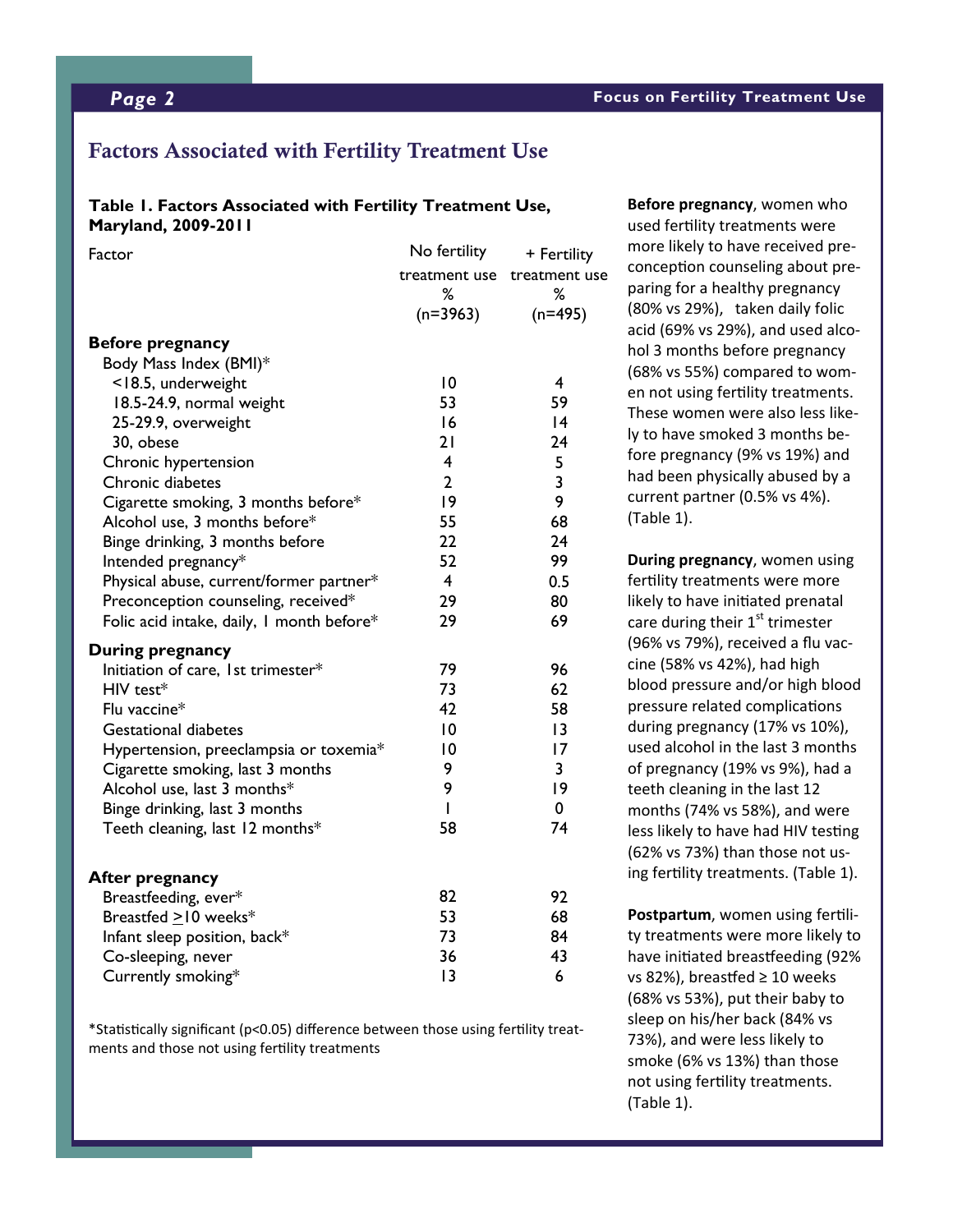# **Focus on Fertility Treatment Use** *Page 3*

#### Pregnancy Outcomes

Multiple gestations were more prevalent among women who used fertility treatments compared to women who did not use fertility treatments with their most recent pregnancy (10.9% vs 1.3%). Wom‐ en who used fertility treatments were 10 times more likely to have had a twin gestation compared to women who did not use fertility treatments (Figure 3).

 Rates of preterm birth and low infant birth weight did not differ significantly for singleton gesta‐ tions by fertility treatment use (data not shown).





# **Discussion**

 In Maryland, approximately 6% of moth‐ ers who had recently given birth used fertility treatment to help them get pregnant with their new baby. Fertility treatment use was most common among women who were 40 years of age or more at the time of delivery (15%), White non‐Hispanic (9%), and those with more than 12 years of education (8%).

Although women who used fertility treatment were more likely to follow cer‐ tain preconception, prenatal and postpartum guidelines to achieve healthy preg‐ nancies (such as prenatal care initiation during the 1st trimester, breastfeeding initiation, and placing their infants to sleep on their backs), there is still room to improve their likelihood of having healthy pregnancy outcomes.

 Although alcohol use during pregnancy is the leading preventable cause of men‐ tal retardation in the U.S., 68% of women using fertility treatments consumed alcohol 3 months before pregnancy and 19% consumed alcohol during pregnancy.

Similarly, although smoking during pregnancy is associated with in‐  $\blacksquare$ **Frederick 10.4 (10.4)** 93.4 (10.4) 93.4 (10.4-14.1) 93.4 (10.4-14.1) 93.4 (10.4-14.1) 93.4 (10.4-14.1) 93.4 (10.4-14.1) 93.4 (10.4) 93.4 (10.4) 93.4 (10.4) 93.4 (10.4) 93.4 (10.4) 93.4 (10.4) 93.4 (10.4) 93.4 (10.4) 93.4 Garrent 10.7 ( 8.5-12.8) and other pregnancy-related complications, 9% of women using fertility  $\begin{bmatrix} 1 & 1 & 1 \end{bmatrix}$ treatments smoked cigarettes 3 Kent 13.5 ( 6.4-20.5) 100.0 (100 -100.0) smoked during pregnancy. AddiƟon‐ Montgomery 13.8 ( 7.4-20.2) 90.5 (88.8- 92.1) ally, important health promoƟng be‐ haviors such as pre-pregnancy folic **Fig. 19.5.4.4.4** cleaning, and breastfeeding for long-<br>Cleaning, and breastfeeding for longer than 10 weeks were reported by **the infertility!** <75% of women using fertility treat-<br>and the to see that term birth, low infant birth weight, months before pregnancy and 3% acid intake, flu vaccination, teeth ments.

It is important for clinicians not to **If all medicines** assume that women using fertility **acknowled afform** wicomico 24.9 (1.000-49.9) 95.8 (92.1-1.1- 99.6) 95.9 (92.1-1.1- 99.6) 95.9 (93.1- 99.6) 95.9 (93.1- 99.6) 95. cy outcomes. Rather, assessment  $\overline{a}$ treatment are all following health and intervention for health behaviors should be done continually and as early as possible to optimize maternal and child health.

### **Pregnancy**  *"before" [fertility "My husband and I worked hard to get this pregnancy. The treatment] was the pregnancy, delivery, or postpartum."*

**EXECUTE:** When I found I was **discrete 7.0-15.0-15.5)** pregnant I had an Carroll 7.7 ( 4.4-11.1) 92.2 (88.7- 95.6) *a fertility specialist,*  **but then I didn't but then I didn't** *"The cute thing about that was appointment to see need it!"* 

> *"Fertility clinic released me at week 9. I saw a doctor weekly until then. "*

> *"I spent \$28,000 out of pocket for infertility! I would like to see the cost of treatment and medicines become more affordable."*

*PRAMS mothers*